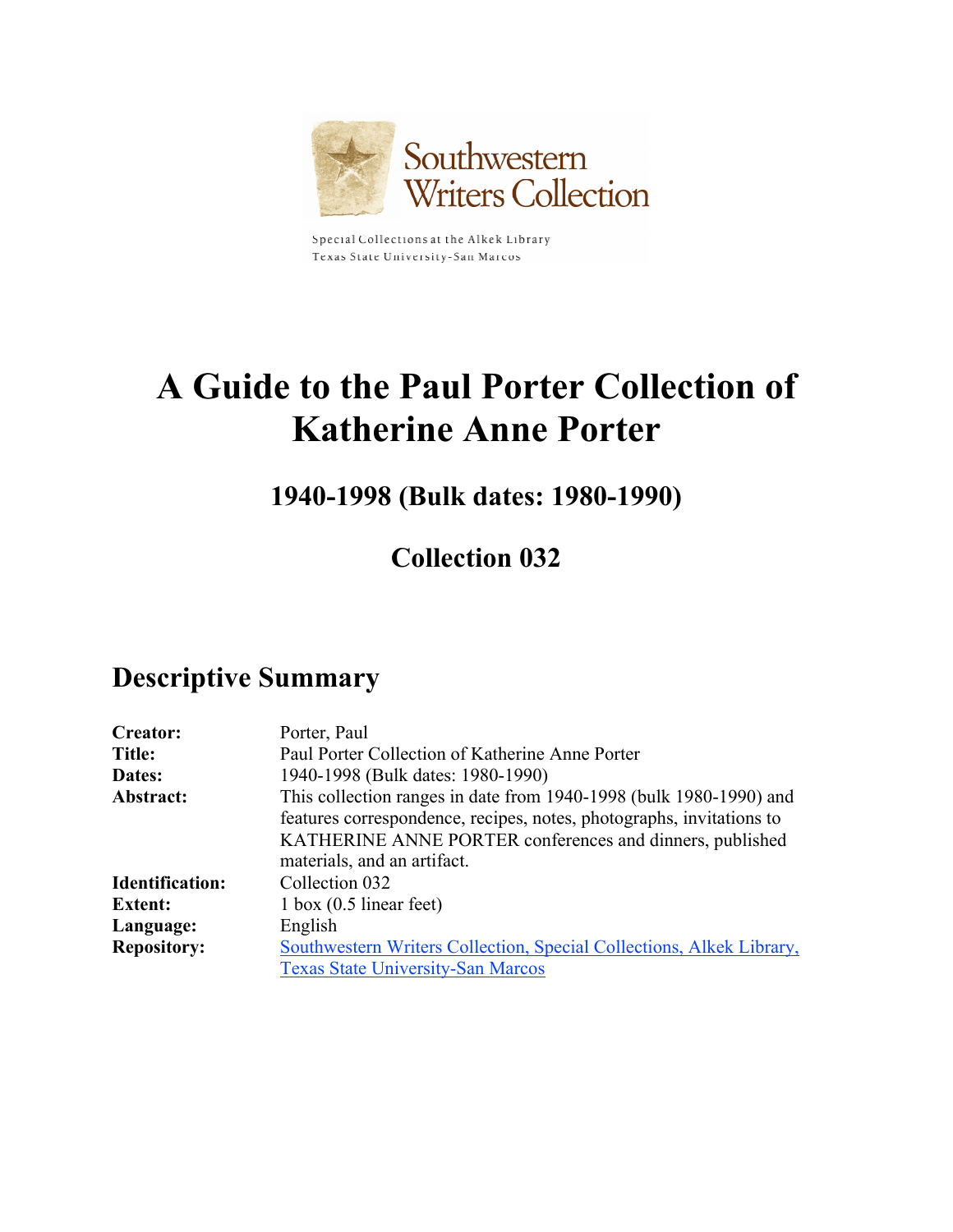## **Biographical Sketch**

Katherine Anne Porter, Pulitzer Prize and National Book Award winning author, was born Callie Russell Porter in Indian Creek, Texas, in 1890. She was one of five children. Her mother, Mary Alice Jones Porter, died during childbirth in 1892, leaving the Porter children to be raised by their father, Harrison Boone Porter. Mr. Porter took the children to Kyle, Texas, in his native Hays County, to live with him and his mother, Catherine Anne Skaggs Porter. The young Ms. Porter attended Kyle public schools. The family was very poor, but her grandmother proved to be a very strong and resourceful woman, making a deep impression on Ms. Porter. In 1901, when Ms. Porter was eleven years old, her grandmother died. Not long afterwards, in 1904, the family moved to San Antonio, where Ms. Porter attended the Thomas School. She studied acting at this time, and performed in several summer stock productions.

In 1906, at sixteen, Porter married John Henry Koontz of Inez, Texas. Mr. Koontz' family was Roman Catholic, and Ms. Porter converted to that faith in 1908. The marriage did not last. Ms. Porter left Mr. Koontz and Texas in 1914, heading north to Chicago to pursue her interests of writing and acting. Apparently it was around this time that she took her grandmother's name, Katherine Anne. The divorce from Mr. Koontz became final in 1915, the same year in which she became very ill with tuberculosis. She returned to Texas, recovered from her illness, and in 1917, worked for the *Fort Worth Critic* , covering theatrical and social events. Soon afterwards, in 1918, Ms. Porter moved to Denver, Colorado, not to return to Texas for close to fifteen years. In Denver, she reviewed books and theatrical performances for the *Rocky Mountain News*. During this period she became nearly fatally ill with an influenza which was sweeping the nation. This experience with grave illness served as the background for her short novel, *Pale Horse, Pale Rider*.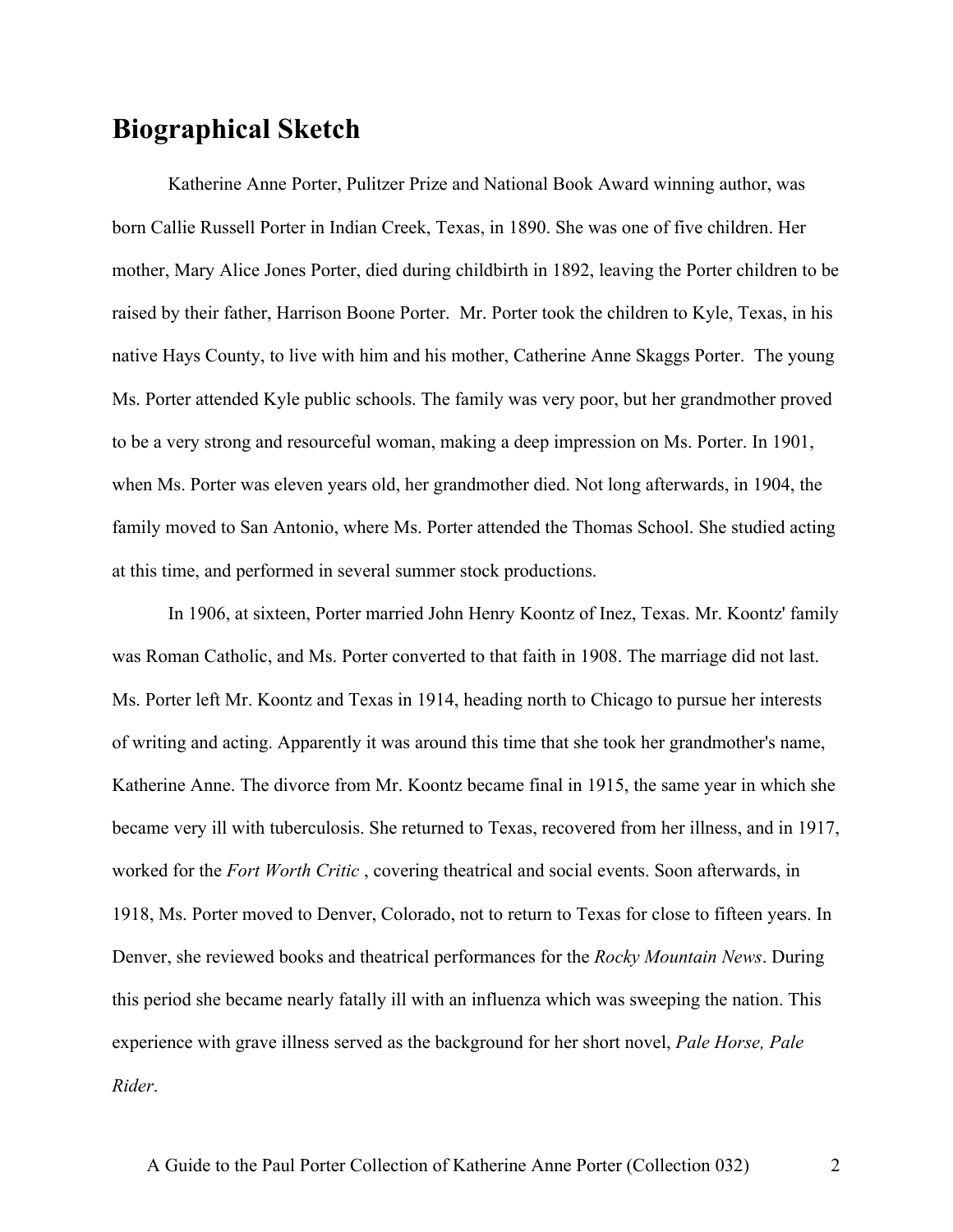During 1919-1920, she worked in New York City as publicist for a motion picture company, wrote stories for the children's magazine *Everyland*, and met several Mexican artists who encouraged her to write journalistic works on Mexico. She traveled to Mexico for the first time in 1920, during the time of the Obregon Revolution, and she made many more trips to Mexico during the 1920s. Her first published short story, "Maria Concepcion", appeared in 1922, and was soon followed by other short stories and essays, poetry and book reviews. She was married briefly to Ernest Stock, an English World War I pilot, from 1925-1926. In 1927, she became very interested in the Sacco and Vanzeti case in Mexico, but she would not publish the story of this experience until 1977, in "The Never-Ending Wrong".

"Flowering Judas", one of her most well known short stories, was published in 1930. She was living in Mexico at this time, and met Eugene Pressly, whom she married in Paris in 1933. Around this time, she returned to Texas for a family visit. She also traveled to Paris and Germany during the turbulent 1930s. In 1936, she moved back to America and finished "Noon Wine" and "Old Mortality", and began work on "Pale Horse, Pale Rider". The next year, she and Mr. Pressly separated. Shortly thereafter, Ms. Porter went to New Orleans and became involved with Albert Erskine of *The Southern Review*. She and Mr. Erskine were married in April, 1938.

During this time began Paul Porter's relationship with his aunt. In 1937, when Mr. Porter was 15 years of age, Ms. Porter visited his family in Houston. One year after this first acquaintance, Paul Porter wrote to his aunt, initiating a vital correspondence which continued until Ms. Porter suffered several strokes in 1976. (For more information regarding the beginnings of the relationship between Ms. Porter and her nephew, see Paul Porter's essay *in "Katherine Anne Porter and Texas : An Uneasy Relationship*," Texas A&M Univ. Press, 1990.)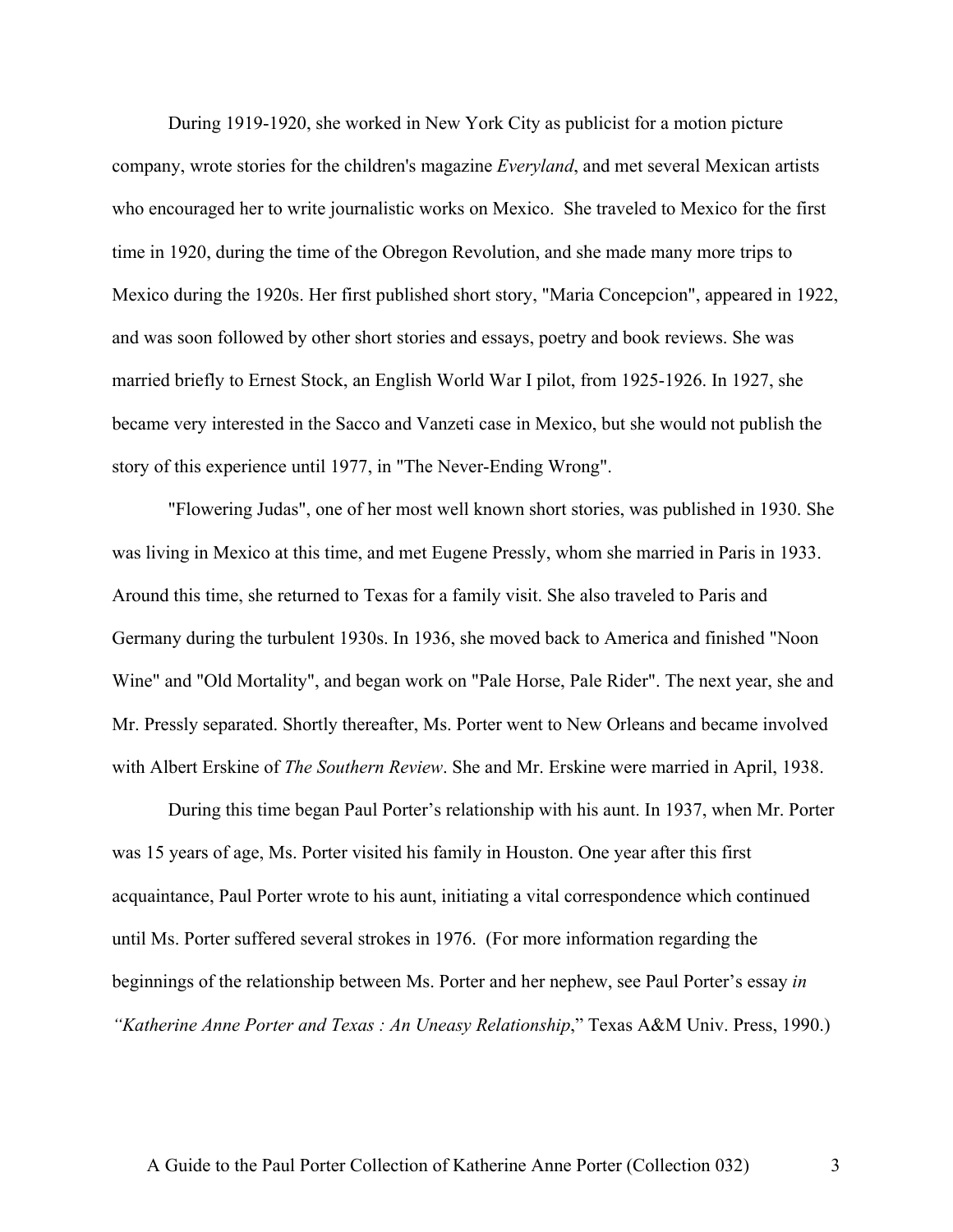Throughout their nearly forty years of visits and warm correspondence, Ms. Porter gave Paul Porter books and literary magazines, offering him an education along with her very long letters.

While Ms. Porter's friendship with her nephew grew over the years, her writing career also continued to flourish. In 1939, J. Frank Dobie's *Apache Gold and Yaqui Silver* and Porter's *Pale Horse, Pale Rider* were both nominated for fiction awards by the Texas Institute of Letters. Dobie won the prize, leaving Ms. Porter feeling insulted and bitter. (Porter was later awarded the Texas Institute of Letters fiction prize for her 1962 novel, *Ship of Fools*.) In 1940, Porter and Erskine separated, and Ms. Porter moved to Saratoga Springs, New York, to continue her writing, beginning what would become *Ship of Fools*. In 1945, she began taking work as a Hollywood scriptwriter, and in 1948 began teaching at various universities including Stanford, the University of Michigan, Washington and Lee, and the University of Liege.

In 1958, rumors circulated to the effect that Harry Ransom, of the University of Texas at Austin's Humanities Research Center, was planning to name a building or at least a room for her at the University. Ms. Porter was very enthusiastic about these reported plans, and accepted an invitation to visit the University. She even considered moving to the area, but the agreement with UT fell apart. Ms Porter was once again disappointed in Texas.

In 1959, Ms. Porter, supported by Ford Foundation grant, moved to the Washington, D.C. area, where she continued to work on *Ship of Fools*, which was published in 1962. In 1965, she published *The Collected Stories of Katherine Anne Porter*, which won a Pulitzer Prize Award. She also received honorary doctorates from many universities, and was very much in demand for lectures and teaching positions. In 1966, she received an honorary degree from the University of Maryland at College Park, and in that same year she made the decision to donate her personal papers and library to UMCP. Paul Porter has also donated significantly to the KATHERINE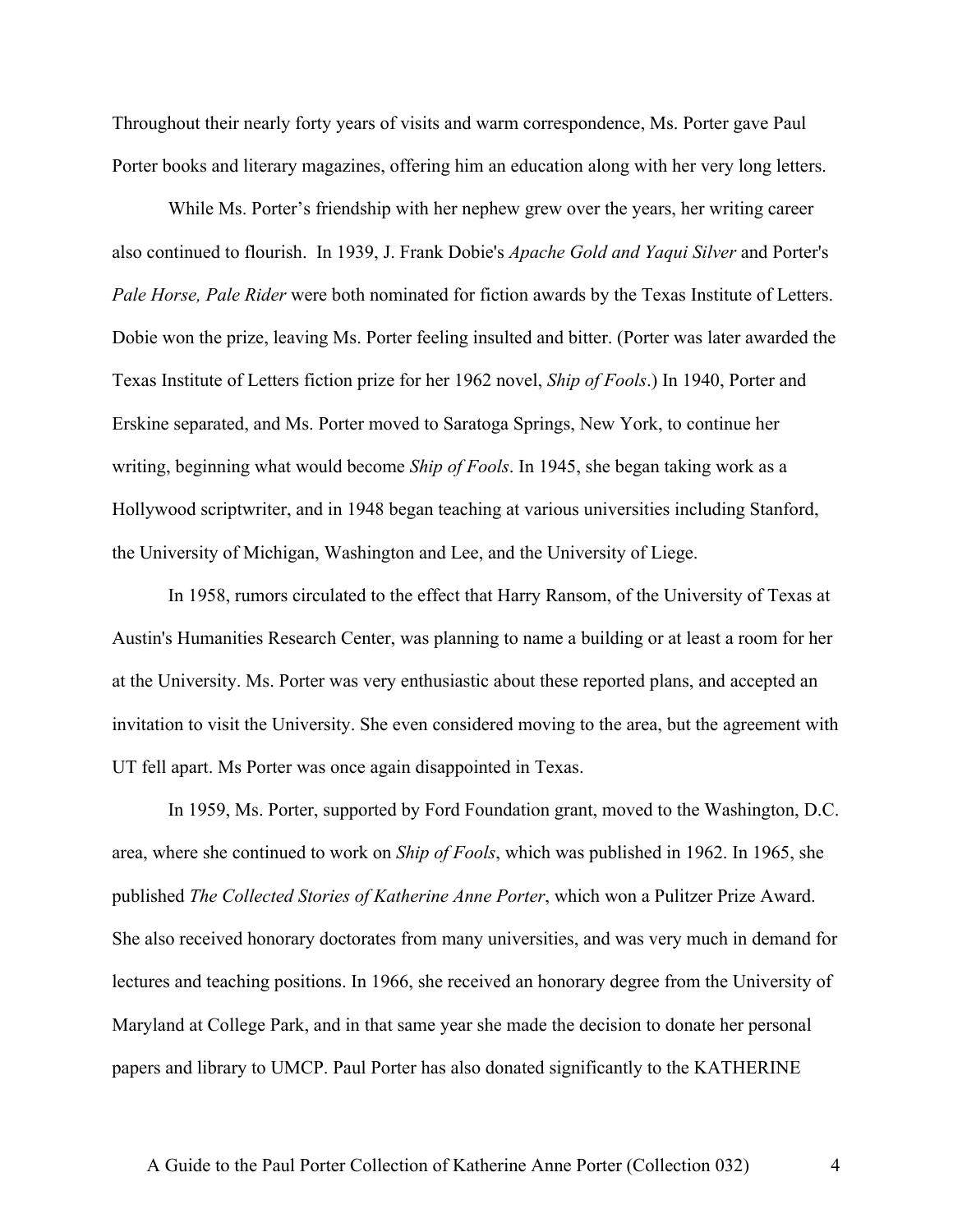ANNE PORTER papers at UMCP. The university named a room for Ms. Porter, which was opened on May 15, 1968.

In 1976, Ms. Porter suffered a series of strokes. Her last book, "The Never Ending Wrong", an account of the Sacco and Vanzetti case in Mexico, was published in 1977. Ms. Porter died on September 18, 1980. Paul Porter carried her ashes to

Indian Creek, which were buried alongside her mother's grave, in the Indian Creek Cemetery, near Brownwood, Texas.

Since Porter's death, her reputation as a "Texas" writer has grown even though she herself had fled the state and felt unappreciated by it. Critic A.C. Greene,

writing in *The Fifty Best Books on Texas*, calls *Pale Horse, Pale Rider* "the best Texas fiction ever written." Greene also concludes that he "always thought it strange [that] she was so bitter in her disavowal of things Texan but did so many of her best stories with a Texas background." (Greene, A. C. *The Fifty Best Books on Texas*. Dallas: Pressworks, 1982. p.33)

Katherine Anne Porter's return to Texas has now come full circle. A historical marker has been erected in Kyle, Texas, celebrating her career. Her childhood home there has recently been purchased by a preservation group, and the house will be restored for use as a museum and a residence for visiting writers at Southwest Texas State University. The 1998 Texas Writers Month poster, hung widely across the state's libraries and bookstores, featured Ms. Porter.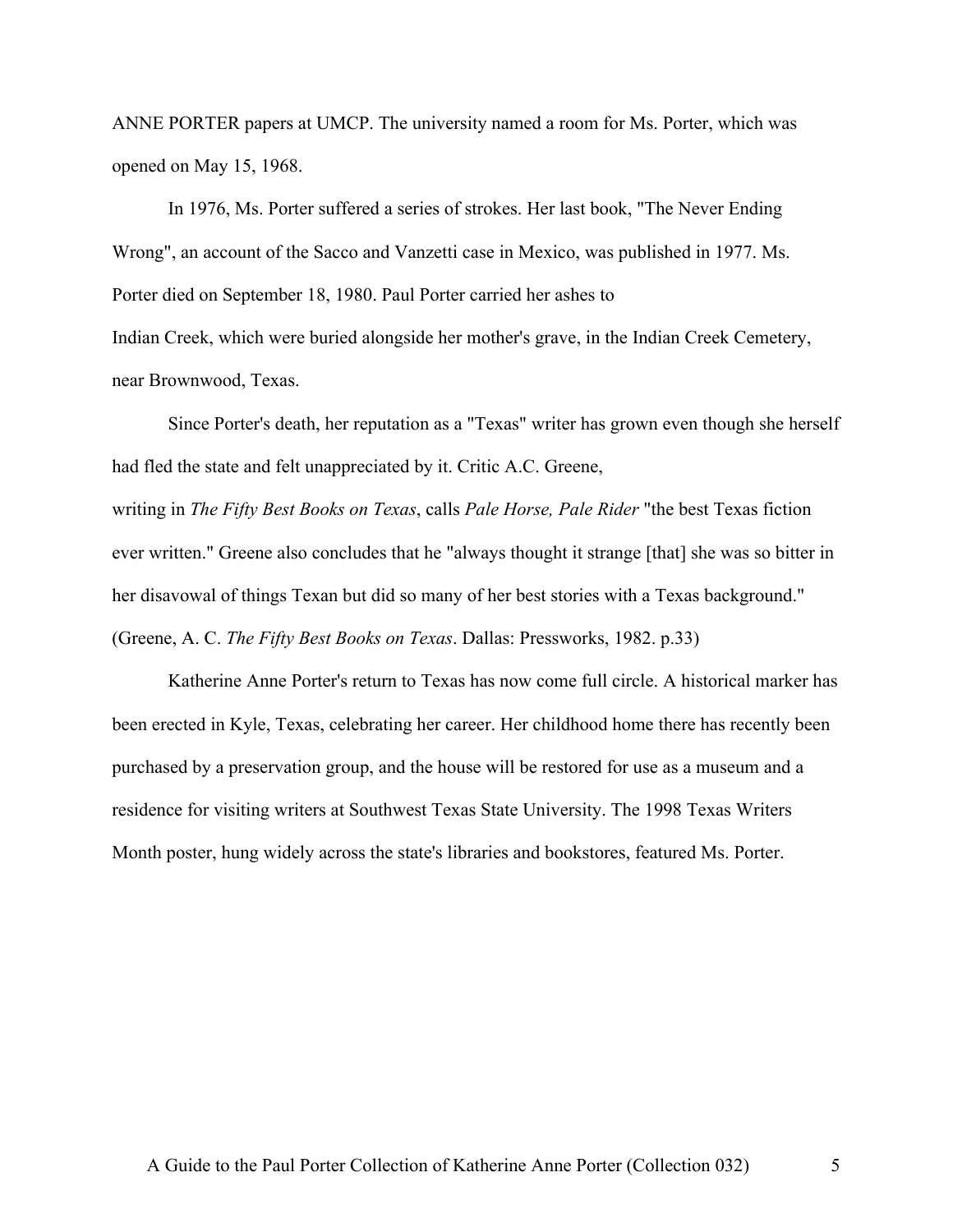## **Scope and Content Note**

This collection ranges in date from 1940-1998 (bulk 1980-1990) and features correspondence, recipes, notes, photographs, invitations to KATHERINE ANNE PORTER conferences and dinners, published materials, and an artifact. Items of note include 1946 correspondence from Ms. Porter to Paul Porter, encouraging Mr. Porter to attend college, and describing her days at the C-Bar-H Ranch in California. Correspondence in 1981 between Paul Porter and Ms. Porter's publisher, Arthur Thornhill of Little, Brown, and Co., relates to an unauthorized biography of Ms. Porter by Enrique Hank Lopez. Other materials include several of Ms. Porter's handwritten recipes, a note regarding her astrological chart, a crystal paperweight engraved with her initials. Photographs include several images of Ms. Porter, as well as a photograph of Glenna Goodacre molding the sculpture of Ms. Porter which now stands at Sea World of Texas' "The Texas Walk".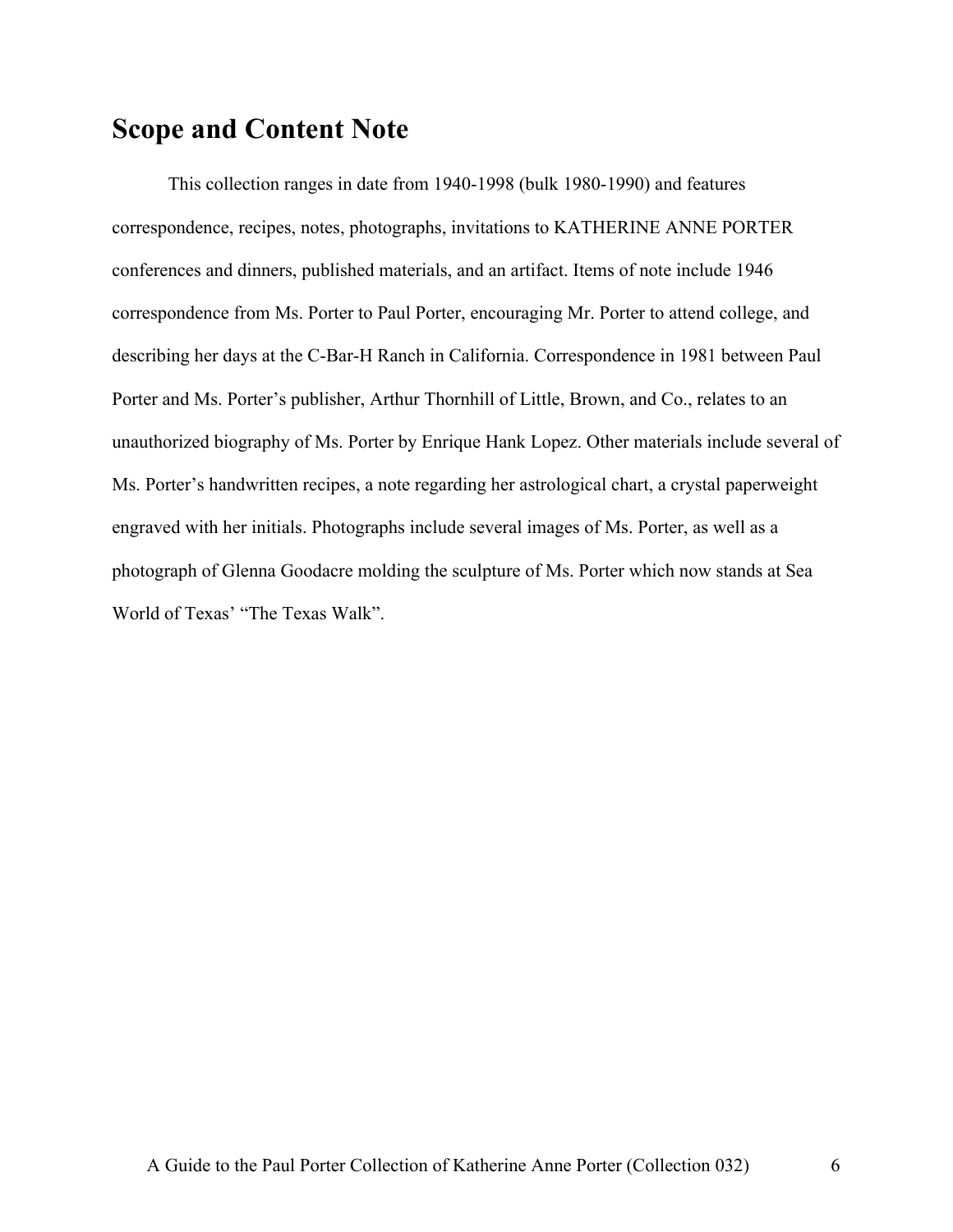## **Administrative Information**

## **Access Restrictions**

Open for research.

## **Preferred Citation**

Paul Porter Collection of Katherine Anne Porter, Southwestern Writers Collection, Texas State University-San Marcos

## **Acquisition Information**

Gift donated by Paul Porter, 1991.

## **Processing Information**

Processed by Amanda Oates, 2000; inventory revised by Alan Schaefer, 2010.

### **Notes to Researchers**

See also the Roger L. Brooks Collection of Katherine Anne Porter (SWWC Collection 031)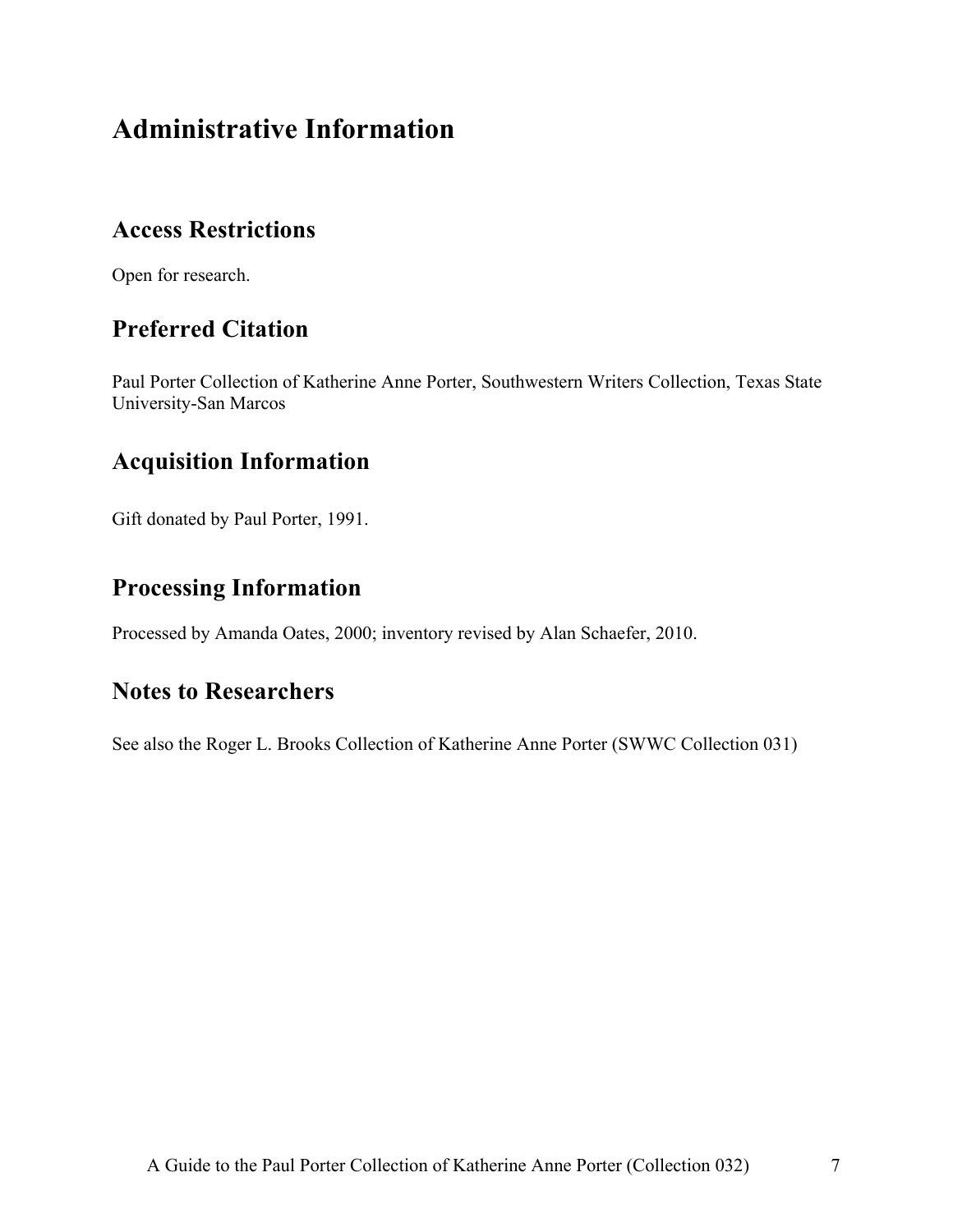# **Detailed Description of the Collection**

### **Series 1: Correspondence (1946-1981)**

### **Box Folder**

|                | Letter to Paul Porter from Katherine Anne Porter, 1946                         |
|----------------|--------------------------------------------------------------------------------|
| 2              | Sweet Was the Song – song booklet inscribed to Paul Porter from Katherine Anne |
|                | Porter, 1958                                                                   |
| $\mathcal{R}$  | Paul Porter / Little, Brown, and Co., 1981                                     |
| $\overline{4}$ | Letter to Katherine Anne Porter from Ida Baird, 1971                           |
|                |                                                                                |

#### **Series 2: Notes (undated)**

1 5 Porter's astrological chart

#### **Series 3: Recipes (undated)**

1 6 "A Real Mexican Dinner" Guacamole, Mole Poblano, Red Beans and Rice

### **Series 4: Photographs (ca. 1940-1980)**

|  | Katherine Anne Porter, age 85, photo by Paul Porter (8x10, color)                |
|--|----------------------------------------------------------------------------------|
|  | Katherine Anne Porter, by George Platt Lynes, undated (8x10, b&w)                |
|  | Katherine Anne Porter, Glenway Wescott, and Monroe Wheeler, undated              |
|  | 2 photos by Paul Porter (4x4, color)                                             |
|  | Glenna Goodacre molding Katherine Anne Porter sculpture, which was featured      |
|  | at Sea World of Texas' "The Texas Walk" (3x5, color, plus one photocopy          |
|  | of image)                                                                        |
|  | Bouquet of flowers given to Katherine Anne Porter by an interviewer, inscribed   |
|  | by Katherine Anne Porter (3x3, color)                                            |
|  | Historical marker featuring Katherine Anne Porter, in Kyle, TX, undated 2 photos |
|  | (3x5, color)                                                                     |

### **Series 5: KATHERINE ANNE PORTER Conferences and Dinners**

1 8 Programs and invitations

### **Series 6: Published materials by Porter (1932)**

1 9 "The Cracked Looking-Glass", short story as published in May 1932 *Scribners Magazine*